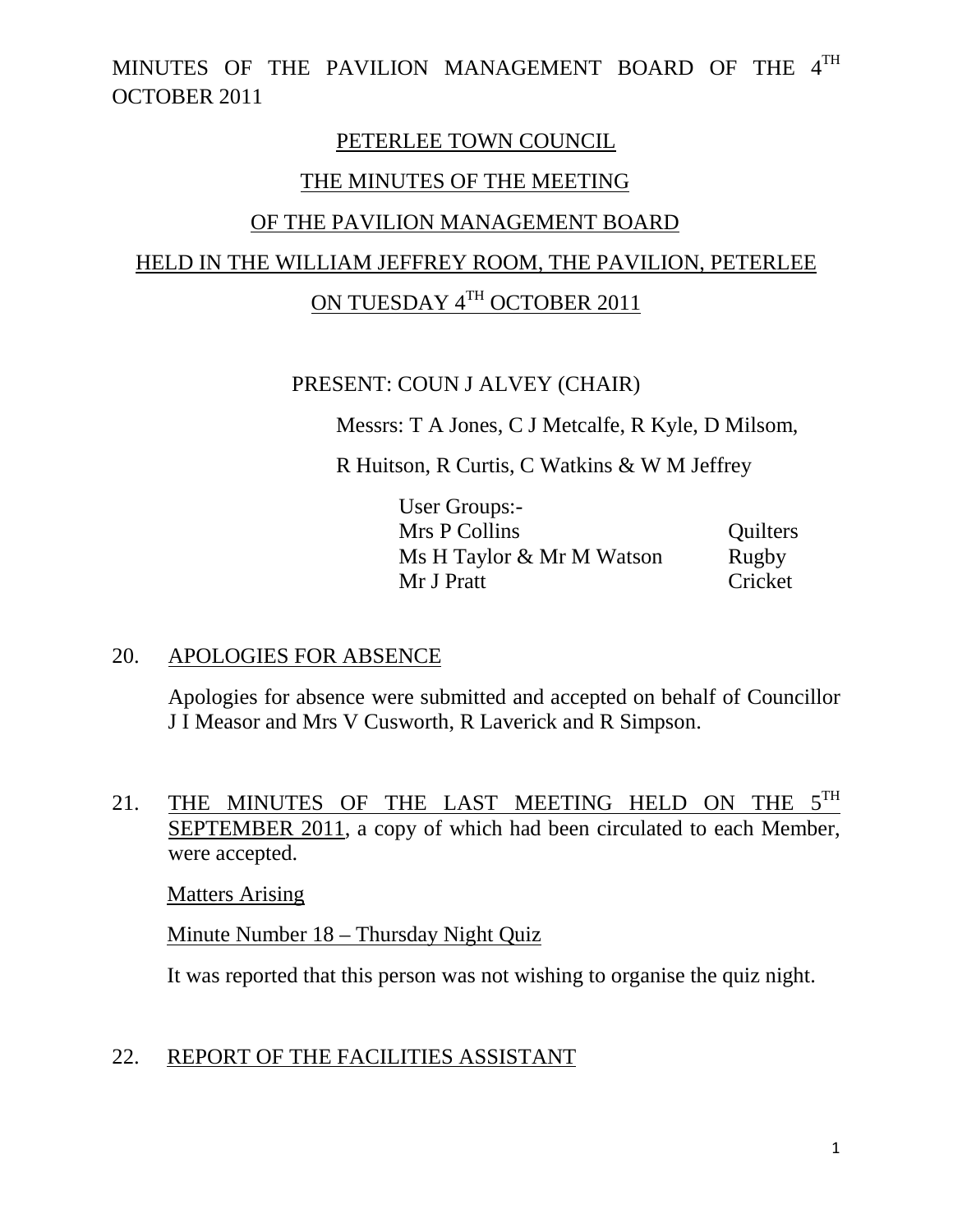The report of the Facilities Assistant had been circulated to each Member. The report gave progress on the following items:-

#### **Building maintenance**

## **Pavilion Pre-Show party**

#### **Upcoming events**

On Friday the  $4<sup>th</sup>$  of November the band The Emerald Thieves, had been booked with tickets are on sale for £3 each. On Sunday the  $11<sup>th</sup>$  of December at 2pm till 4pm there shall be children's Christmas party, tickets would be available soon free of charge.

A ticket price of £7.50 had now been agreed for the Christmas party night on the  $16<sup>th</sup>$  of December. A New Years Eve event was to be hosted with Fancy dress party at £3 a ticket and there would be a disco and karaoke.

## **Cleaning**

A weekly sheet was o be used, with a log sheet for each occasional use of the kitchen.

#### **Quiz machine**

**RECOMMENDED that the contents of the report be noted and the actions taken be endorsed.** 

## 23. REPORT OF THE SPORTS DEVELOPMENT OFFICER

The report of the Sports Development Officer had been circulated to each Member. The report gave progress on the following items:-

## **Activities**

Summer Activities

**PACES** 

**Events**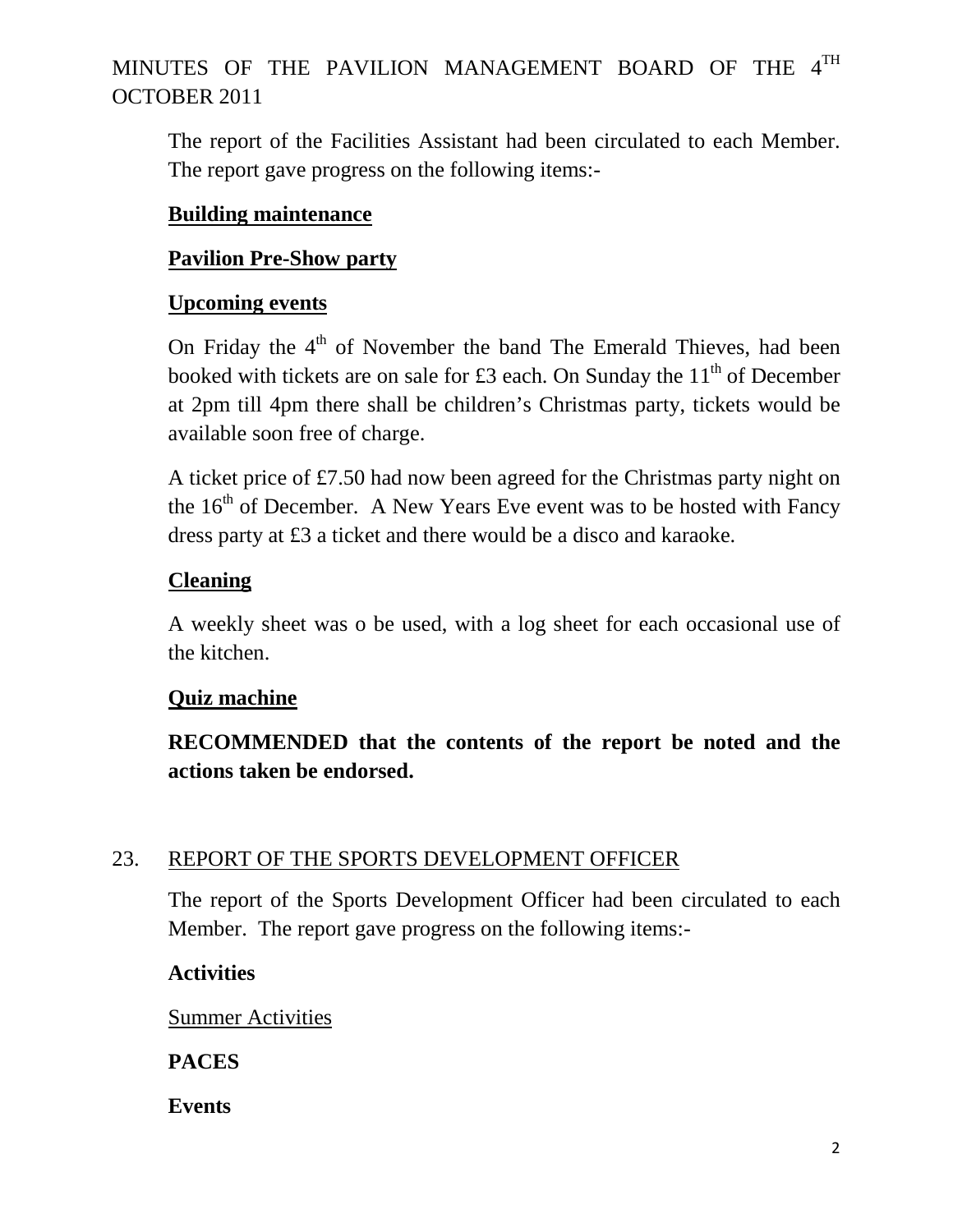East Durham Sports Awards

**Taekwondo Event** 

**Eden Lane** 

**Peterlee Show** 

**Friends of Helford Road Community** 

**RECOMMENDED that the contents of the report be noted. FURTHER RECOMMENDED a copy of the constitution of the "Friends of" be supplied to the Leader of the Council.**

# 24. REPORTS FROM THE USER GROUPS

# (a) Rugby

The Representatives reported that the Pumas had reached three of the five finals in the North East and had been awarded the League for All Award. Details of other achievements were given. It was reported there had been a problem with a double booking of pitches, but fortunately these had been resolved. **RECOMMENDED that another letter of congratulations be sent to Peterlee Pumas on their fantastic achievements helping put Peterlee on the map**.

(b) Cricket

The Representative reported that the under 11's Team was through to the Durham Youth county cup finals, after this only being the second year running this section. The presentation evening was to be organised to be hosted at The Pavilion.

# **RECOMMENDED that a letter of congratulations be sent on their fantastic achievements.**

(c) Quilters